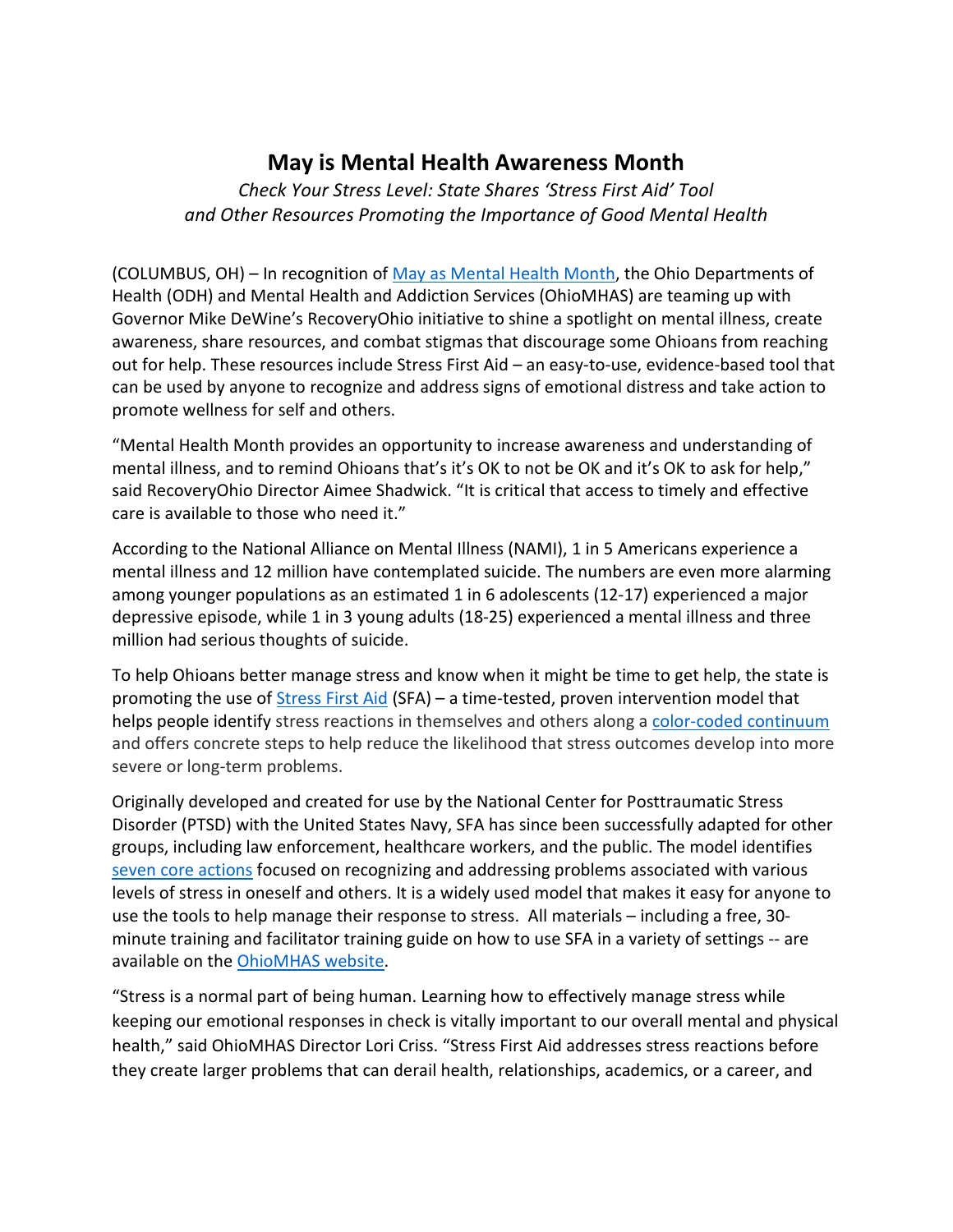offers simple, practical actions anyone can use for themselves and others. You don't have to be a mental health professional to make a positive difference."

SFA is not meant to address all ranges of issues – it is a first aid model, and not designed to deal with lifelong problems, personality issues, serious mental health issues, or complex problems that would require more intensive interventions. For those who need additional assistance, the State of Ohio operates a free emotional support CareLine (1.800.720.9616) to provide confidential help. Trained counselors are available 24/7 to provide guidance and support, and if necessary, facilitate connections to community treatment resources. Ohio also offers a Crisis Text Line (text the keyword 4HOPE to 741 741). More information on these and other resources can be found on mha.ohio.gov.

"Stress is a normal reaction to an adverse situation, and while most Ohioans will be resilient, seeking professional help is recommended if you or someone you know is having difficulty adjusting and is experiencing disabling or persistent stress reactions," said ODH Director Bruce Vanderhoff, M.D., MBA. "We want Ohioans to know that effective, short-term treatments are available. Sometimes, being a bridge to such care may be your most helpful action."

## **Additional Mental Health Resources:**

- [Thrive Outside:](https://mha.ohio.gov/get-help/prevention-services/thrive-outside) Launched in 2021, this partnership between OhioMHAS and the Ohio Department of Natural Resources encourages Ohioans to improve mental health by going outside to explore Ohio's natural beauty. The healing benefits of time spent in nature are well-documented. Research shows that even 15 minutes outdoors lowers stress, boosts mood, and improves an individual's sense of well-being. To help make the outdoors more accessible, ODNR developed a free [DETOUR app](https://ohiodnr.gov/go-and-do/outdoor/ohio-trails-app/detour-app) for smartphones that shows the locations of nearby parks and hiking trails.
- [Supporting School Wellness Toolkit:](https://education.ohio.gov/Topics/Student-Supports/Supporting-Student-Wellness-Toolkit#StudentsAndFamilies) Developed by the Ohio Department of Education, this free toolkit provides students, families, teachers, administrators, and communities with support to assist in responding to mental health challenges amplified by the COVID-19 pandemic.
- [Beat the Stigma:](https://beatthestigma.org/) Funded by the Ohio Opioid Education Alliance, Beat the Stigma seeks to stop the stigmas about mental health and substance use disorders in their tracks, by educating Ohioans about the various risk factors that influence behavioral health.
- [Ohio Department of Insurance:](https://insurance.ohio.gov/strategic-initiatives/mental-health) ODI has a robust variety of web resources to help Ohioans understand their mental health benefits when it comes to insurance. The Department also has an [employer toolkit.](https://insurance.ohio.gov/strategic-initiatives/mental-health/resources/employer-toolkit)
- [Ohio Department of Developmental Disabilities](https://dodd.ohio.gov/about-us/mental-wellness) offers a series of Mental Wellness resources for Ohioans at [https://dodd.ohio.gov/about-us/MIID.](https://gcc02.safelinks.protection.outlook.com/?url=https%3A%2F%2Fdodd.ohio.gov%2Fabout-us%2FMIID&data=05%7C01%7Ceric.wandersleben%40mha.ohio.gov%7C65387cf30c7246f3d09f08da2de0a2c5%7C50f8fcc494d84f0784eb36ed57c7c8a2%7C0%7C0%7C637872740073829500%7CUnknown%7CTWFpbGZsb3d8eyJWIjoiMC4wLjAwMDAiLCJQIjoiV2luMzIiLCJBTiI6Ik1haWwiLCJXVCI6Mn0%3D%7C3000%7C%7C%7C&sdata=eCLCVr%2Fv%2FsVVz5ScDLdkh4%2BR2%2BFZmxuijdg0M%2BNFHGI%3D&reserved=0)
- [Ohio Department of Agriculture:](https://agri.ohio.gov/gotyourback) Ohio's Got Your Back campaign addresses the specific stress experienced by Ohio's farming communities. Learn more at agri.ohio.gov/GotYourBack.